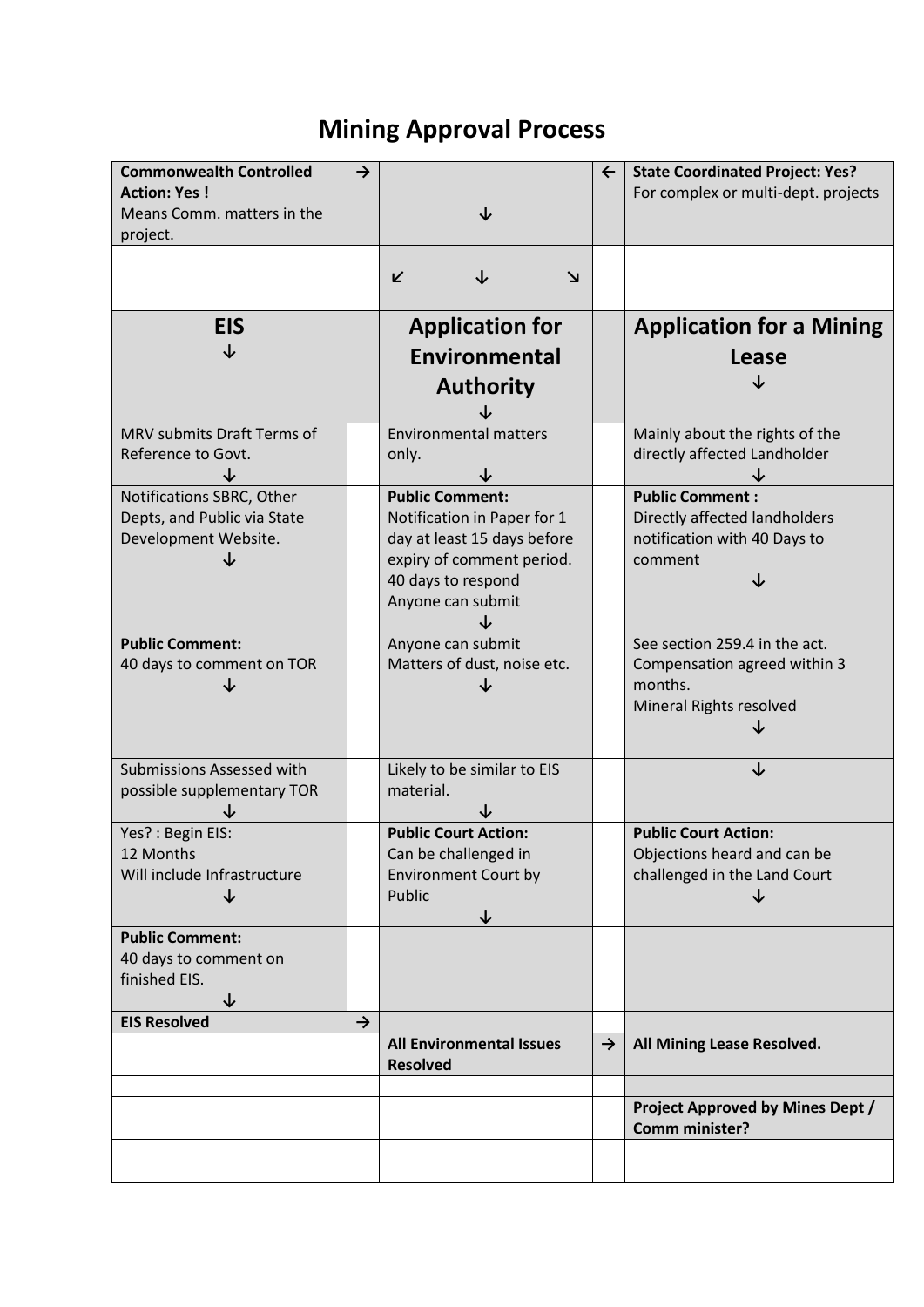#### **Questions:**

Check Diagram

Essential Aspects only

How can you go to the Environmental court without a completed EIS?

Who has final signature State or Federal.?

# **Mining Approval Process**



#### **Mining Approval Process**

| <b>Commonwealth Controlled</b> |  |  | <b>State Coordinated Project: Yes?</b> |
|--------------------------------|--|--|----------------------------------------|
| <b>Action: Yes!</b>            |  |  | For complex or multi-dept. projects    |
| Means Comm. matters in the     |  |  |                                        |
| project.                       |  |  |                                        |
|                                |  |  |                                        |
|                                |  |  |                                        |
|                                |  |  |                                        |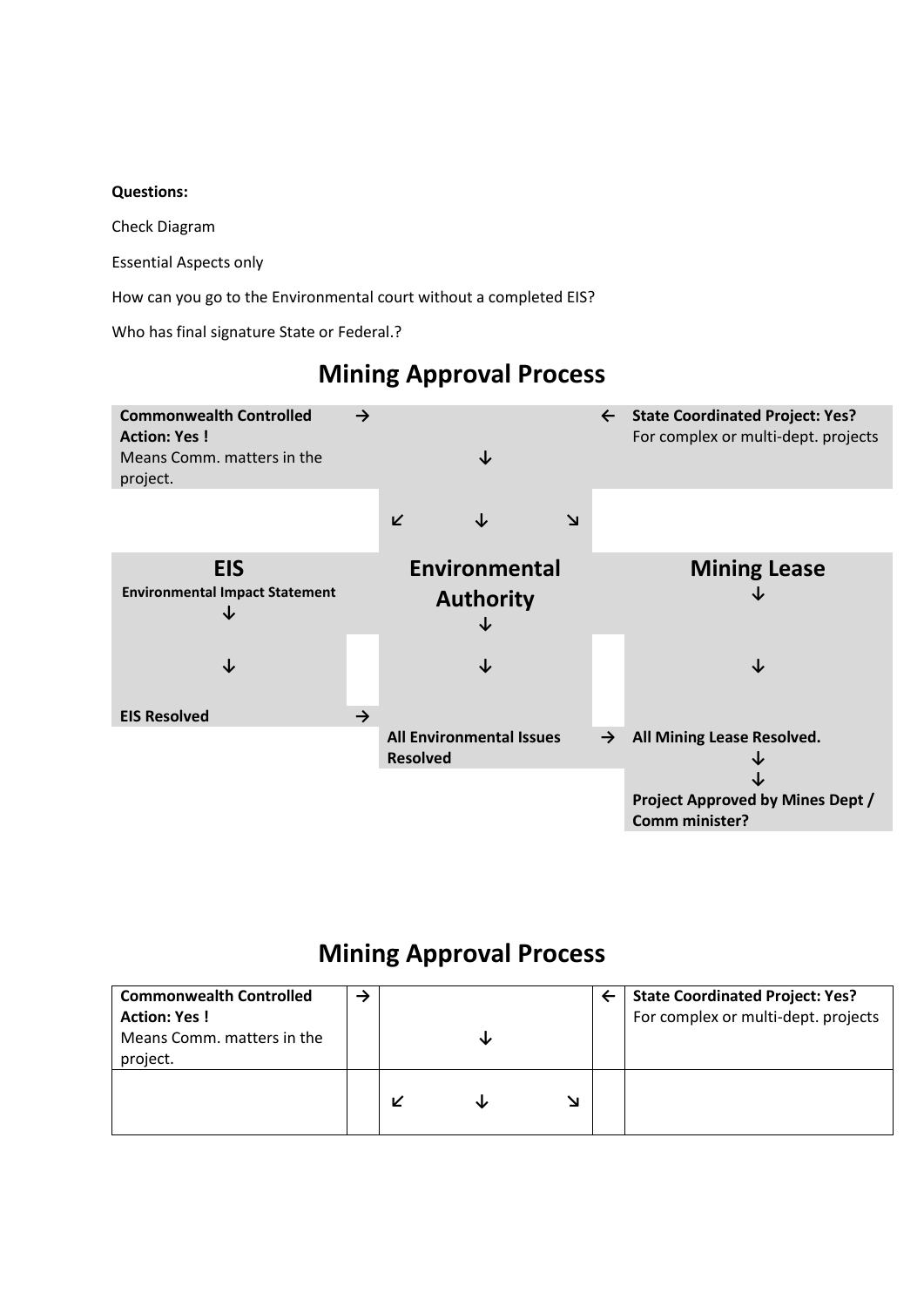| <b>EIS</b><br>↓                                                                                                                      |               | <b>Application for</b><br><b>Environmental</b><br><b>Authority</b>                                                                                                               |               | <b>Application for a Mining</b><br>Lease                                                                                                                             |
|--------------------------------------------------------------------------------------------------------------------------------------|---------------|----------------------------------------------------------------------------------------------------------------------------------------------------------------------------------|---------------|----------------------------------------------------------------------------------------------------------------------------------------------------------------------|
| MRV submits Draft Terms of<br>Reference to Govt.<br>Notifications SBRC, Other<br>Depts, and Public via State<br>Development Website. |               | <b>Environmental matters</b><br>only.<br><b>Public Comment:</b><br>Notification in Paper for 1<br>day at least 15 days before<br>expiry of comment period.<br>40 days to respond |               | Mainly about the rights of the<br>directly affected Landholder<br><b>Public Comment:</b><br>Directly affected landholders<br>notification with 40 Days to<br>comment |
| <b>Public Comment:</b><br>40 days to comment on TOR<br>↓                                                                             |               | Anyone can submit<br>Matters of dust, noise etc.                                                                                                                                 |               | See section 259.4 in the act.<br>Compensation agreed within 3<br>months.<br>Mineral Rights resolved                                                                  |
| Submissions Assessed with<br>possible supplementary TOR                                                                              |               | Likely to be similar to EIS<br>material.                                                                                                                                         |               | J                                                                                                                                                                    |
| Yes? : Begin EIS:<br>12 Months<br>Will include Infrastructure                                                                        |               | <b>Public Court Action:</b><br>Can be challenged in<br><b>Environment Court by</b><br>Public                                                                                     |               | <b>Public Court Action:</b><br>Objections heard and can be<br>challenged in the Land Court                                                                           |
| <b>Public Comment:</b><br>40 days to comment on<br>finished EIS.<br>↓                                                                |               |                                                                                                                                                                                  |               |                                                                                                                                                                      |
| <b>EIS Resolved</b>                                                                                                                  | $\rightarrow$ | <b>All Environmental Issues</b><br><b>Resolved</b>                                                                                                                               | $\rightarrow$ | All Mining Lease Resolved.                                                                                                                                           |
|                                                                                                                                      |               |                                                                                                                                                                                  |               | <b>Project Approved by Mines Dept /</b><br>Comm minister?                                                                                                            |